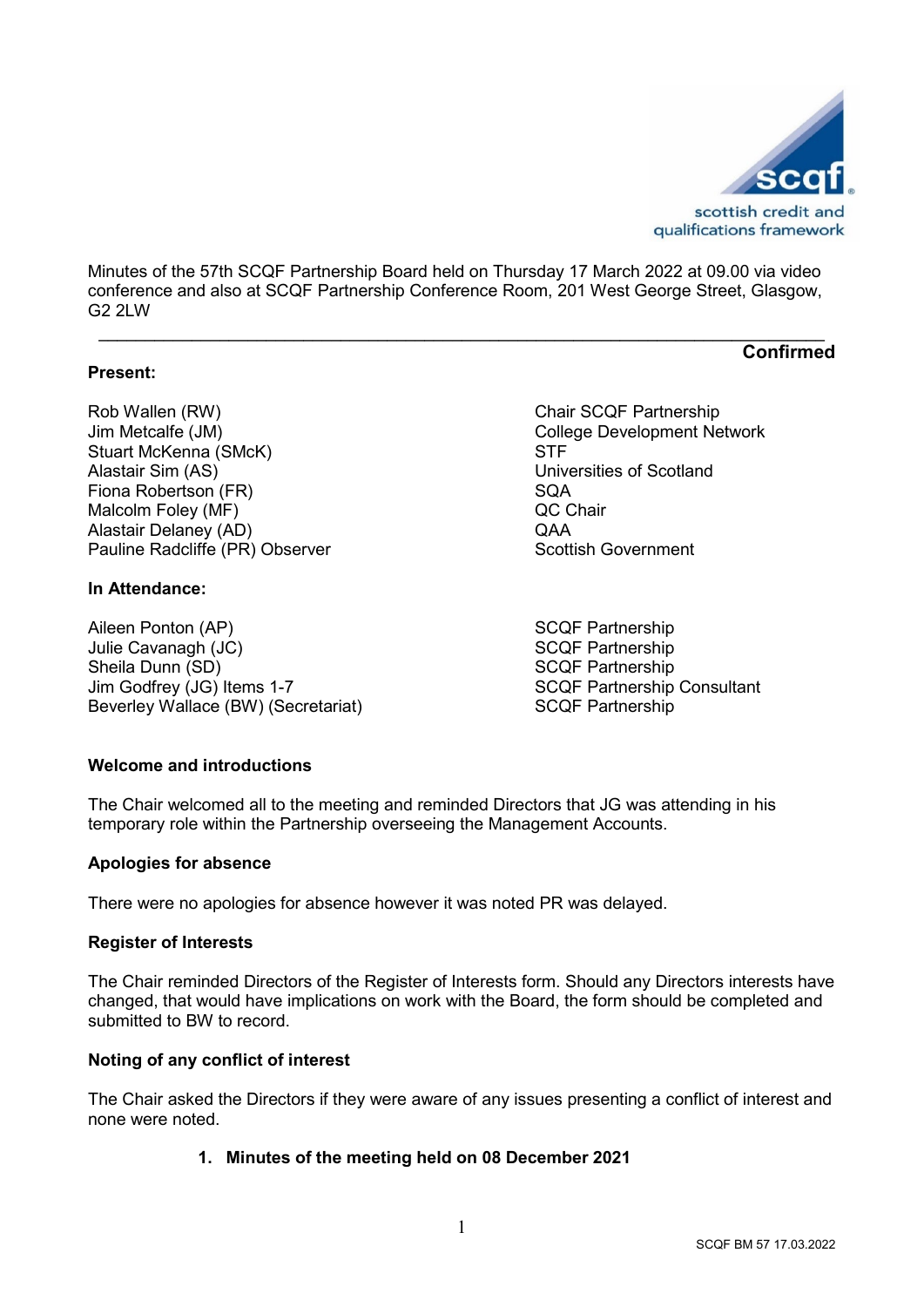The Chair asked Directors if they were happy that the minutes were an accurate record of the meeting. The Directors confirmed they were satisfied.

The Chair then talked through the redacted minutes and the Directors agreed to the redactions in Item 4 and Item 6 and agreed that Item 9 could be left un-redacted.

Referring to Item 5b which had been fully redacted, the Chair suggested leaving in a few sentences to indicate that the item had been discussed. Directors agreed and following a brief discussion it was noted that it was important to have continuity in the minutes regarding the naming of CRBs.

### **2. Matters Arising**

The Chair highlighted the matters arising from the previous minutes and no additional matters were raised by AP.

Referring to Item 5b, the Chair asked if a response had been received from CGLI regarding the letter that had been sent on behalf of the Board. AP explained a response had been received, albeit not a formal one and as a result meetings had taken place and this would be discussed in more detail in Item 7. PR joined the meeting at this point.

SMcK asked in relation to Item 4, how discussions had gone with SFC regarding the carry forward of funds. AP responded, saying having followed the Boards guidance in terms of the approach to take the matter had been resolved smoothly. The Board then noted the matters arising.

## **3. Management Accounts 2021 – 22 Quarter 3**

The Chair invited JG to provide an update on the management accounts. In addition to the areas highlighted in the paper, JG informed Directors that there was a small forecasted surplus showing in the Q3 accounts. The confirmed SFC carry forward figure had now been reflected in the budget and the forecast outturn for 2021-22 and therefore moved the budget into a forecast deficit for Q4. However, as the year end approached a break even position was looking more likely, with the budget on track to meet expectations. AP added that the carry forward was ring-fenced for specific projects and therefore would be carried forward as restricted funds.

Regarding the decision not to charge delegates to attend the 2022 SCQF Partnership conference, AP explained that the decision was based purely on the fact that the conference had moved online and did not form part of any new policy. Charging would be re-introduced should the conference move back to being in-person. The Board then approved the Q3 management accounts.

### **4. Strategic Plan 2022-25**

AP provided a brief background to the development of the 2022-25 strategic plan as detailed in the paper, adding that PR had contributed to the text relating to the Ken Muir report. Directors indicated they were satisfied with the paragraph relating to the Ken Muir report and approved the plan for publication.

# **5. Operational Plan and Budget 2022 – 23**

AP began by highlighting to Directors that the Operational Plan had been aligned with the strategic plan and then provided Directors with an update as detailed in the paper.

JG then gave a brief overview of the 2022-23 budget. Asked what the projected reserves position would be at the end of 2022-23, JG explained it remained unchanged from the start of the financial year, equating to around 4-5 months of running costs. JG also clarified that the reason forecast figures were missing from 2 of the insurance lines was due to all 3 insurance lines being merged into one.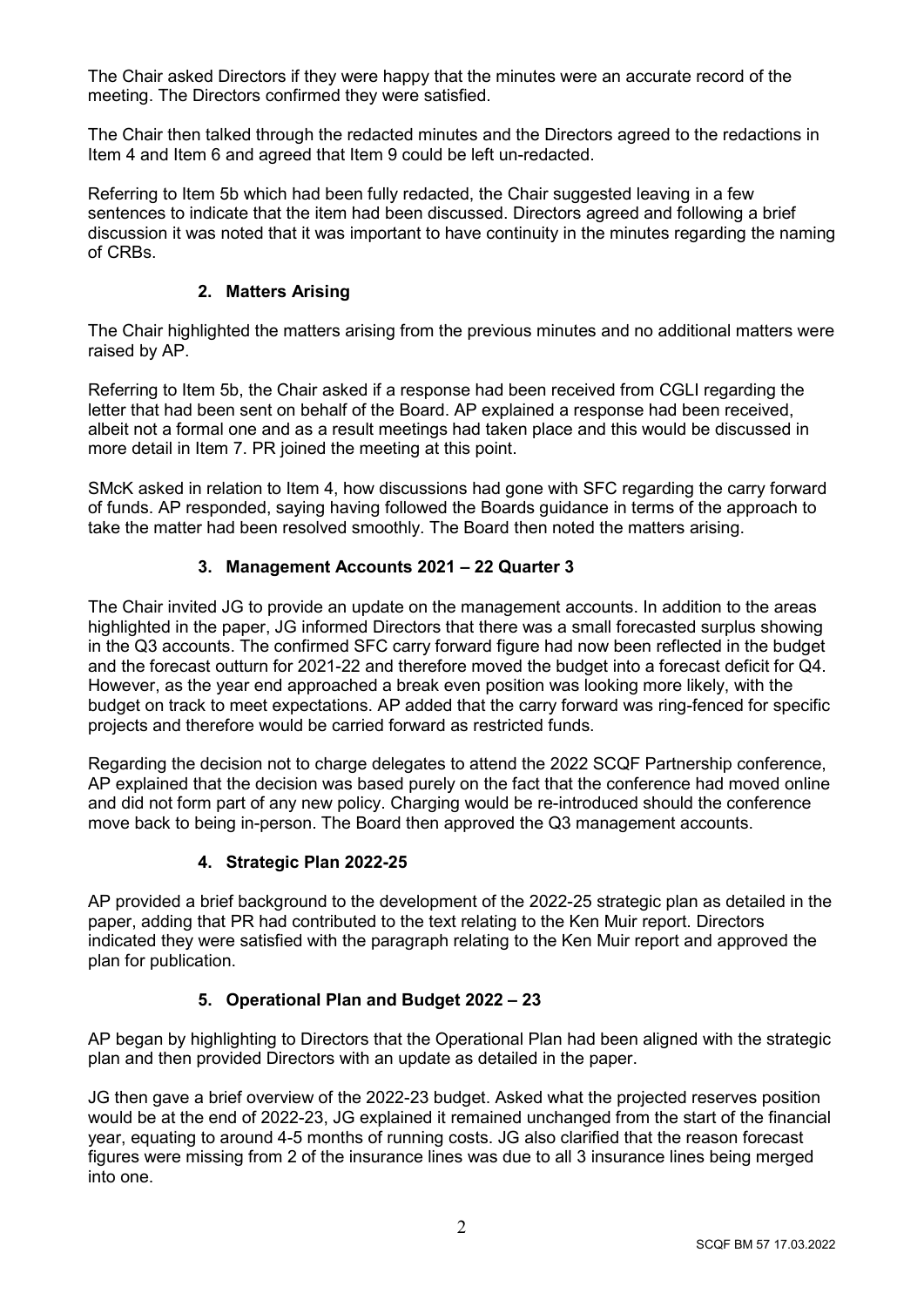Asked if inflation had been taken into account when producing the budget, especially in relation to energy costs, JG confirmed this had been factored in. AP added that heating was included in the landlord's service charge and there was a possibility that the service charge would increase during the financial year but this was currently an unknown, but that the budget line had nevertheless been increased in expectation that this would be the case.

Moving on to the operational plan, AP provided an explanation around how success was specifically measured, as it was observed that some of the measurements of success detailed in the plan were at a very high level. She explained that a set of performance indicators were used and these would normally be brought to the March Board however a decision to delay them for 2021-22 had been made to ensure they reflected a full 12-month period. They would then be brought to the June Board. The Board then approved both the Operational Plan and Budget for 2022-23.

# **6. Report from the Audit and Risk Committee**

The Chair talked through the highlights of the ARC as detailed in the paper. In relation to the audit plan, this would again take place virtually as it had worked well in the previous years.

The Chair then brought Directors' attention to the flexible working policy trial that was underway. AP provided a recap of the policy and how the trial was progressing. A discussion then followed around the importance of flexibility, as some aspects of the business worked better online whilst others lent themselves more to face-to-face interactions. This flexibility was also important for individual team members who had differing needs and preferred ways of working.

Asked about maintaining the duty of care, AP explained that health and wellbeing had been at the forefront of the business last year and the policy had been developed to reflect this, allowing staff to work in a way that suited them whilst continuing to function as a business effectively. JC and SD commented positively about the support that had been, and continued to be, provided, saying the policy had been well received by the team. The Chair concurred, saying staff had given him a clear message that they felt well supported during a recent meeting.

Directors were then provided with an update on the risk register as detailed in the paper. Currently all of 2022-23 risks were sitting at amber; however a clearer picture would emerge once the risk strategy had been updated for May's ARC and this would be brought to the Board in June. The Board then: approved the risk management strategy; noted the progress on the workplan; noted the audit plan; and noted the progress on the Flexible Working Policy.

# **7. Report from Quality Committee**

The Chair invited MF to highlight any key areas from Quality Committee report. MF provided a brief update, highlighting the approval of the annual monitoring reports from SFRS and ASET. He acknowledged the difficult circumstances under which SPSC had been working due to the pandemic and highlighted to the Board that its continuation as a CRB had been approved but with conditions and this would be picked up in item 7a.

In relation to the fees policy, the main reason for not increasing the fees was the decision to continue using a blended approach when conducting reviews rather than reverting back to physical visits, with MF adding that he was confident the reviews would remain as effective using this approach. The Board was happy to approve no changes to the fees and noted the general business conducted by the Quality Committee.

SD then provided an update on CGLI's decision to relinquish its SCQFP CRB status. A set of key actions had been agreed following a meeting between SCQFP and CGLI and these were detailed in the QC minutes.. Following a discussion, the Board asked AP and SD to convey to GCLI that they wished to retain the joint statement drafted by the Partnership; however it was happy for CGLI to publish its own separate marketing messages should they wish to do so. JG then left the meeting.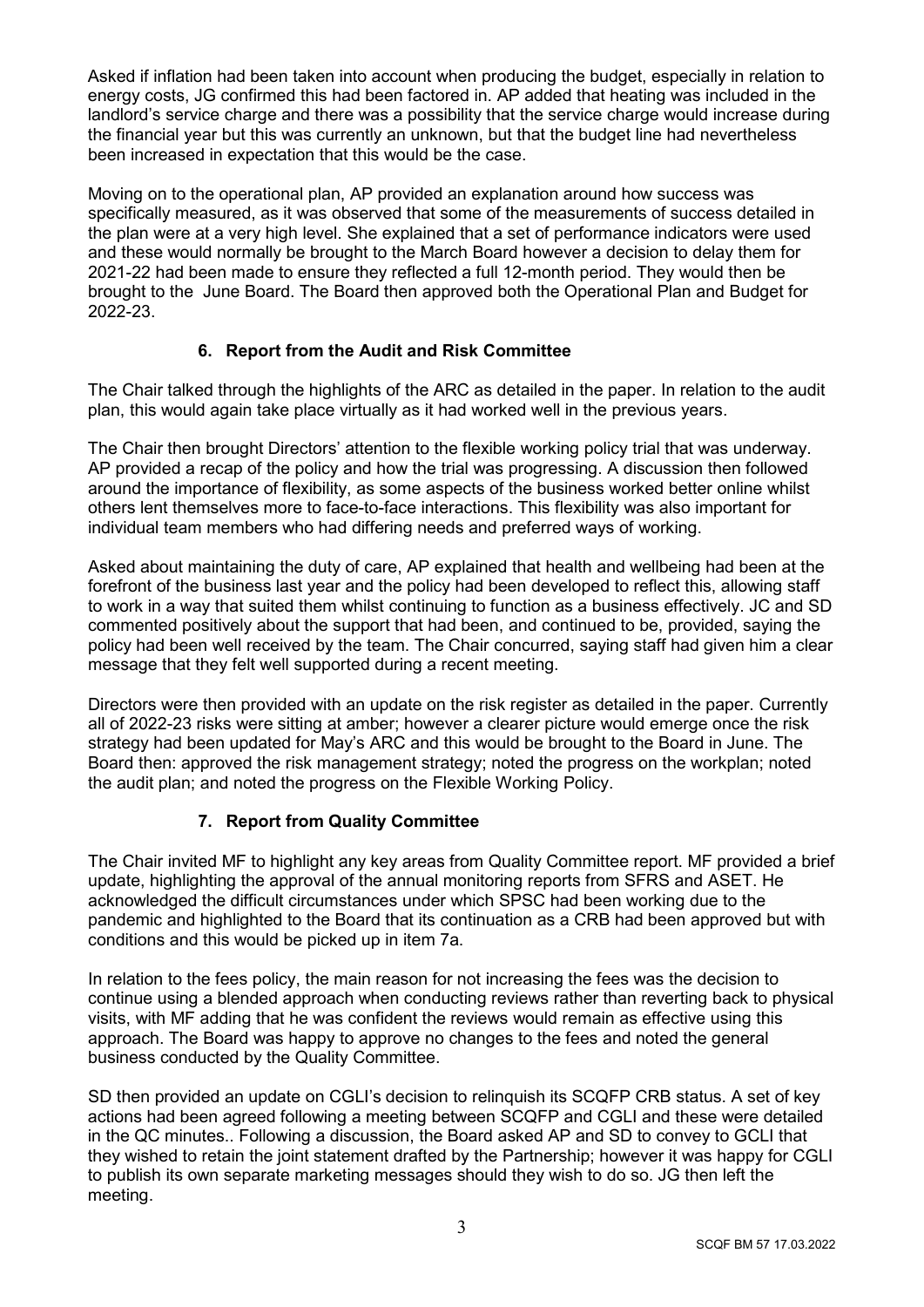# **7a. SPSC Periodic Review Report**

SD provided Directors with a summary of the review findings, risk ratings, recommendations and conditions.

The recommendation was that SPSC could continue as a SCQFP Credit Rating Body subject to a set of conditions and a strengthening of the first condition (as detailed in the textual amendment to the conditions on page 1 of the report). Addressing concerns around the amber risk rating that had been given in the report, SD explained that the amber risk rating was mostly related to SPSC's capacity to take on any more credit rating. MF said that SPSC had been very open and transparent throughout the review process and felt reassured that improvements could be made as long as SPSC acted on the conditions and recommendations laid out in the report.

The Board then approved the Quality Committee's recommendation that SPSC continued as an SCQFP Credit Rating Body and agreed to the strengthening of the first conditions detailed on page 1 of the report.

## **12. Update on Conference for 2022**

JC provided a brief update on the conference, informing Directors that plans were progressing well. 286 delegates had registered to date with registrations closing on Friday 18 March. JC then talked through the agenda, highlighting that there would be a slight amendment to timings for the Cabinet Secretary who would now deliver a pre-recorded message due to factors relating to timing and security. The Board then noted the progress in organising the conference.

### **9. CEO Report**

The Chair asked AP if there were any items in the paper that she would like to highlight. As mentioned in Item 5, a set of Performance Indicators for 2021-22 were due to be brought to the March Board; however a decision had been made to delay the paper until June 2022 to allow for a full analysis of the year, including an analysis of the conference.

AP then invited SD and JC to provide updates on: the inclusion of SCQF Level 6 programmes in the UCAS Tariff Tables; feedback on the new quality assurance review model and hybrid approach; the Learning for Sustainability project; and the new 'Know Your Level' tool in the SCQF Interactive Framework.

In addition to the information provided in the paper, some further detail was provided as follows:

- a joint communication was in development regarding the inclusion of SCQF Level 6 programmes in the UCAS Tariff Tables;
- the requirement to provide Scottish registration details as evidence as part of the CRB review process would be reviewed;
- excellent practice boxes were no longer being included in Annual Monitoring reports:
- initial feedback to the 'Know Your Level' tool had been very positive.

FR commented that SQA was also involved with the Learning for Sustainability project and felt that it would be beneficial for the Partnership and SQA to meet to discuss the project going forward. AP confirmed that at this point the piece of work for Scottish Government was looking at non SQA awards but the final report with recommendations would highlight the potential for discussing linkages with SQA provision and inclusion of SQA provision marked in the SCQF database.

PR highlighted that SDS was keen to engage more with the Partnership, especially around workbased learning projects such as the Inclusive Recruiter campaign and 'Know Your Level' tool and would put JC in touch with the relevant members of staff at SDS. The Board then noted the CEO report.